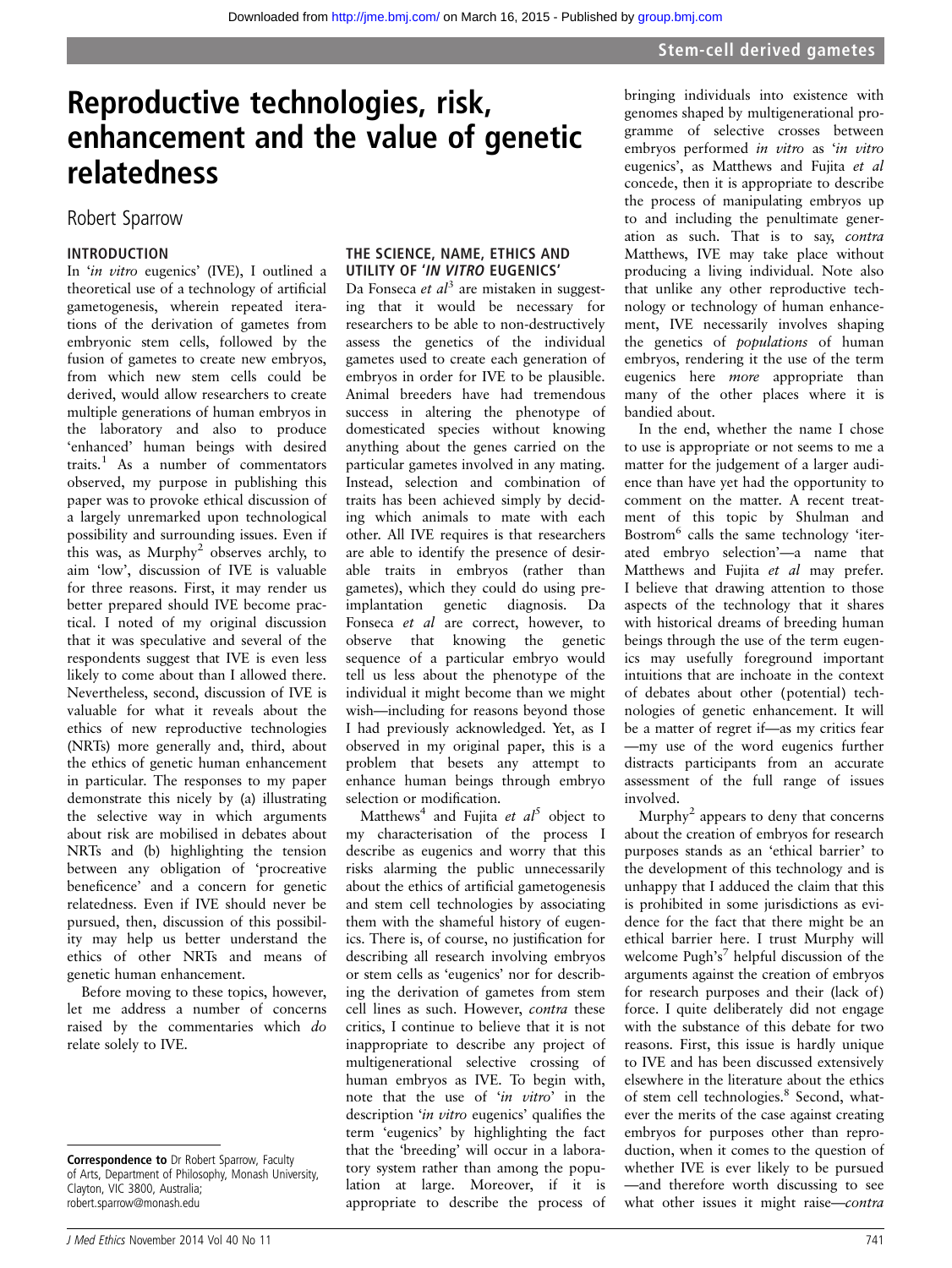# Stem-cell derived gametes

Murphy the key issue is not whether objections to research involving human embryos also have force against IVE but whether this objection is likely to prove politically compelling. Thus even if Pugh is right—as I suspect he is—that, regardless of the philosophical merit of their case, those who are opposed to the creation of embryos for research purposes will be unmoved by the claim that research into artificial gametogenesis might ultimately allow many infertile couples to reproduce, this does not alter my belief that popular demand for a safe and effective technology of artificial gametogenesis as an infertility treatment will sweep any such objections aside and thereby clear the way for IVE. Where a technology offers a realistic prospect of significant medical benefits—and especially where these include helping infertile couples to have children—scientists are usually able to mobilise a sufficiently strong political constituency in support of research to overcome objections based on a concern for the status of the embryo, if not always in every country in the world.

Matthews argues that there will be no need for IVE for enhancement because of recent advances in the technology available for the genetic modification of organisms, which make possible much more precise alterations of the genome.<sup>4</sup> Da Fonseca et  $al<sup>3</sup>$  in turn question the extent to which it will be useful for Matthews' preferred purpose of studying the genetics of inheritable conditions.

I accept that the progress of the science of stem cells, gametogenesis and genetic modification may vitiate the utility of IVE —indeed may, perhaps, already have done so—and emphasise that my description of IVE was always intended merely as an investigation of one theoretical technology of manipulating the human genome. Admittedly, I did argue that it would have some advantages over recombinant DNA technology as a method of human enhancement, which now look much less compelling. However, it remains the case that IVE would have the significant advantage that any child born of this process represents a genetic possibility that might have emerged as a result of successive generations of ordinary reproduction and for that reason IVE might be perceived by some as both more natural and safer than direct genetic modification.<sup>9</sup> Moreover, even if IVE is never used, contra Matthews, I believe that it enhances rather than detracts from the discussion of possible genetic modification of human beings insofar as we may learn things

about the ethics of more familiar technologies, such as recombinant DNA technology, which might be used for human enhancement from our intuitions regarding this more outré possibility. Indeed, the objections to IVE raised in the commentaries relating to the risks to future children and the importance of genetic relatedness offer precisely such lessons.

#### RISK, ENHANCEMENT AND GENETIC RELATEDNESS

Murphy,<sup>2</sup> Da Fonseca et al,<sup>3</sup> Siegel<sup>10</sup> and Mertes $^{11}$  all argue that I underestimate the extent to which the risks to children involved in IVE constitute an objection to the ethical use of IVE. Mertes goes so far as to suggest that there should be a moratorium on it for this reason.

The recourse to a claim about 'risk' to suggest that IVE could never be ethical seems to me to be somewhat disingenuous —as it does in many contexts in which it arises in debates about the ethics of NRTs. I believe that concerns about the possible risks to the people brought into existence using a technology often function as a proxy for—or in the service of—other agendas. People who are opposed to NRTs for (other) moral or ideological reasons, such as a concern for the status of the embryo, will often object that the proposed NRTs are essentially untested and experimental because they know that concerns about 'risks to children' will allow them to appeal to the broadest possible audience. More cynically, it seems to me that the argument that some particular use of a reproductive technology to controversial ends would be 'too risky' is sometimes used by researchers who in fact support the development of the technology to buy time for research on it to progress in the face of looming regulatory pressure. For instance, saying 'of course it would be unethical to clone a human being, because of the risk' allows scientists to work on animal models or in vitro systems until such time as they can point to these models and systems as evidence that the technology meets a—now miraculously lower—threshold of safety required for human trials to begin.

Thus while Da Fonseca et  $al^3$  and Mertes $11$  insist that the risks involved in germline engineering are too great for it to be ethically permissible, Matthews thinks we need to be having an urgent discussion of its ethics, $4$  presumably because she does not believe that such modification is straightforwardly ruled out by a concern for the well-being of those children who would be born as a result of the

technology. Given that the first use of any NRT will be essentially experimental and risk unanticipated consequences for those children born of it, no matter how carefully it has been tested in vitro or in animal models—and presuming that none of these authors wish to argue that it would never be ethical to trial a NRT the real dispute between these authors cannot concern the question whether it is ever ethical to impose unknown risks on future children but rather when it is ethical to do so. My claim, then, is just that if IVE could be used to produce embryos that might develop into children with much higher welfare than normal children as a result of being significantly genetically enhanced, then this might plausibly be thought a better grounds for trialling the technology than (for instance) the desire of couples to have children who were genetically related to them rather than (for instance) adopting.

Murphy,<sup>2</sup> Siegel<sup>10</sup> and Mertes<sup>11</sup> all suggest that the fact that IVF would produce children without significant genetic ties to their social and/or commissioning parents (or, indeed, to any individual, living or dead!) is more problematic than I acknowledge.

Siegel $10$  thinks that the lack of genetic relation between parent and child means that there will be little demand for IVE despite its potential for enhancement. I agree with Siegel and Mertes that parents are typically far more concerned to produce genetic offspring than to have the best child possible—and therefore that demand for IVE may in practice be limited. However, I take it that this is strong evidence that the influential account of the ethics of human enhancement developed by Harris<sup>12</sup> and Savulescu<sup>13-15</sup> is implausible insofar as, in postulating an obligation to have the best child possible, it implies that (all) these parents are morally blameworthy. Mertes' remarks about the significance of the desire for genetic parenthood suggest that she would agree.

Siegel disputes whether this conclusion follows because he thinks that 'welfarists' might excuse parents' desires to bring into existence only their own genetic offspring or prefer that parents adopt rather than reproduce at all. It is unclear to me whether Siegel here mistakes my reference to a concern for the welfare of the child for an observation about the implications of welfarism more generally for reproduction rather than a claim about the implications of the influential account of the 'obligation' to enhance developed by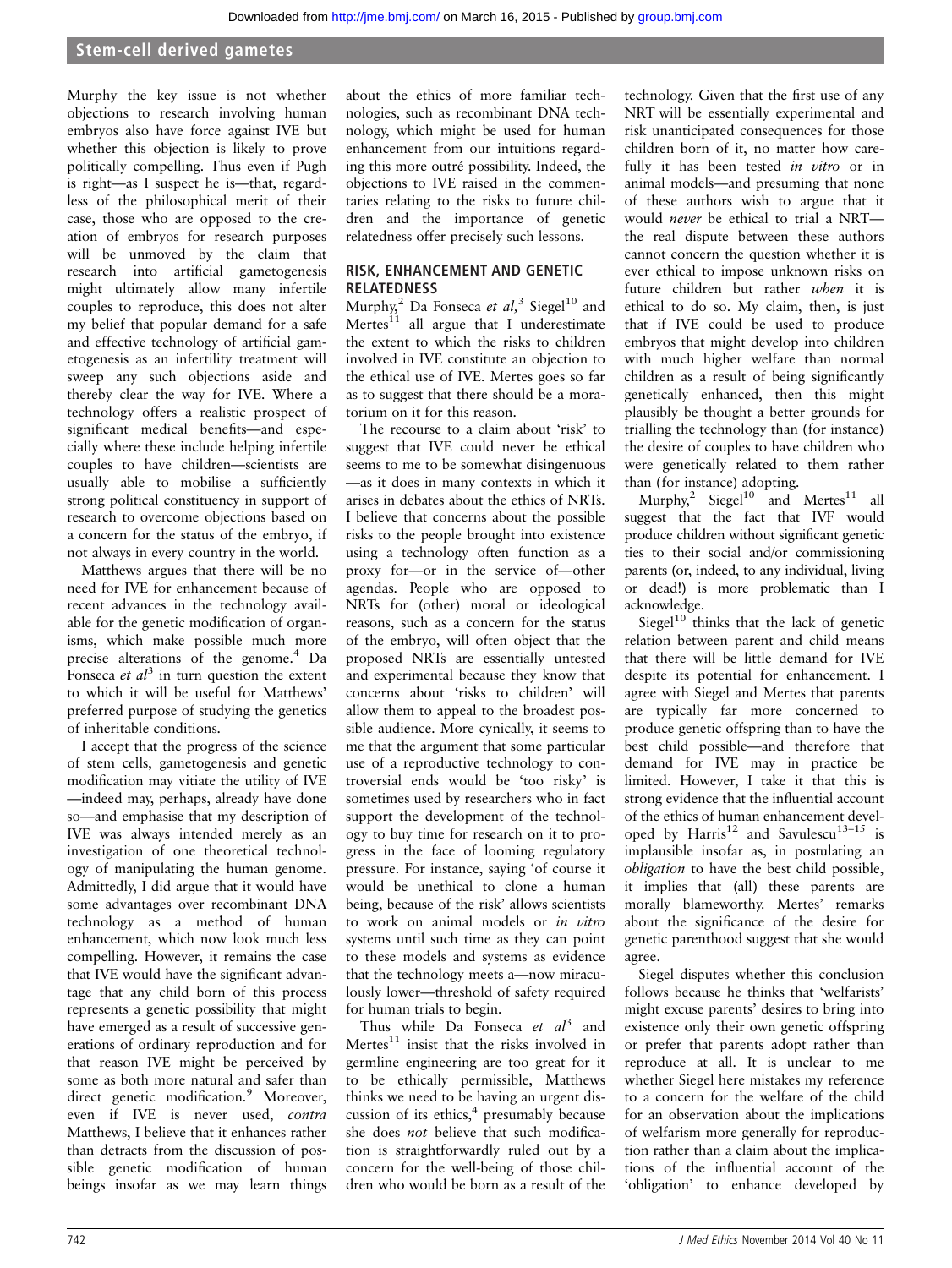#### Stem-cell derived gametes

Harris and Savulescu, as I intended, or whether, like those authors, he is trading on the fact that decisions about reproduction are typically not person-affecting in order to allow that parents could be subject to an obligation (maximise their future child's expected welfare) that they could defeat merely by desiring to do something else (have a child genetically related to them). If the former, he is mistaken: my point was just that if individuals who are considering reproducing are—as Savulescu has argued explicitly and Harris's arguments imply—'obligated' to have the best child possible, then it is very likely indeed that an enhanced unrelated child produced by IVE will have 'better' life prospects than their own genetic offspring. If the latter, then there is a longer argument to be had here than space allows, about the nature and force of the obligation produced by procreative beneficence; I have discussed this matter elsewhere.<sup>16</sup><sup>17</sup>

Murphy bemoans the fact that I did not defend the moral permissibility of bringing children into existence who might lack knowledge of their genetic origins. I did not for two reasons. First, I discussed this objection extensively in my paper 'Orphaned by conception', <sup>18</sup> which I referenced at the appropriate point in my discussion of IVE. Second, as I observed therein, it is obvious that this objection, if valid, would rule out anonymous gamete and embryo donation as well as implying that the very large number of individuals living in ignorance of the fact that their social father is not their genetic father have suffered a profound harm of which they are unaware. There is indeed an issue here, but it is hardly unique to IVE and for that reason I chose not to discuss it further in my paper.

#### **CONCLUSION**

Finally, to return to the question of the virtues or otherwise of my discussion of IVE. Murphy castigates me for not providing 'a full moral defence across the gamut of meaningful objections'. That I have not met Murphy's admirably high standards in this regard does not surprise me. I ran drafts of this paper past almost a dozen colleagues and reviewers, each of

whom reacted strongly to the possibility of IVE and wanted me to say more about either the science or the ethics in response to objections they raised. As a result of trying to address their concerns, the paper is 8000 words in length where JME will normally only accept submission of 3500 words—or 7000 words for a feature article (as this one eventually appeared). Reasons of space alone therefore prevented me from addressing the further objections Murphy would like me to have considered. However, more importantly, my purpose was never to defend this technology—my own hostility towards human enhancement is a matter of public record —but only to draw attention to it and show that it is plausibly defensible in the context of the larger debate about assisted reproductive technologies… indeed, more plausibly defensible than many of the other putative methods of genetic human enhancement. As I have argued here, most of the objections that people have raised to IVE, including most of those raised by the commentators, apply equally or even more forcefully to existing reproductive technologies and/or to other proposals for human enhancement that are debated extensively in the bioethics and applied ethics literature. If we feel uncomfortable with the idea of IVE, this suggests that we may have reason to think harder about the ethics of other, more familiar, technologies.

Acknowledgements I would like to thank Tom Douglas for helpful comments on a draft of this manuscript.

Funding The research for this paper was supported under the Australian Research Council's Future Fellowships funding scheme (project FT100100481).

**Disclaimer** The views expressed herein are those of the author and are not necessarily those of the Australian Research Council.

Competing interests None.

Provenance and peer review Not commissioned; externally peer reviewed.



To cite Sparrow R. J Med Ethics 2014;40:741-743.

Received 19 January 2014 Accepted 3 February 2014 Published Online First 6 March 2014



- ▸ <http://dx.doi.org/10.1136/medethics-2012-101200> ▸ <http://dx.doi.org/10.1136/medethics-2013-101511>
- ▸ <http://dx.doi.org/10.1136/medethics-2013-101560>
- ▸ <http://dx.doi.org/10.1136/medethics-2013-101646>
- ▸ <http://dx.doi.org/10.1136/medethics-2013-101660>
- ▸ <http://dx.doi.org/10.1136/medethics-2013-101674>
- ▸ <http://dx.doi.org/10.1136/medethics-2013-101681>
- ▸ <http://dx.doi.org/10.1136/medethics-2013-101808>

J Med Ethics 2014;40:741–743. doi:10.1136/medethics-2013-101807

# **REFERENCES**<br>1 Sparrow R. In

- Sparrow R. In vitro eugenics. J Med Ethics 2014;40:725–31.
- 2 Murphy TF. Genetic generations: artificial gametes and the embryos produced with them. J Med Ethics 2014;40:739–40.
- 3 Da Fonseca FG, Ribeiro DM, Carvalho NP, et al. Human in vitro eugenics: close, yet faraway. J Med Ethics 2014;40:738–9.
- 4 Matthews DJH. Language matters. J Med Ethics 2014;40:733–4.
- 5 Fujita M, Yashiro Y, Suzuki M. Throwing the baby out with the bathwater: a critique of Sparrow's inclusive definition of the term 'in vitro' eugenics. J Med Ethics 2014;40:735–6.
- 6 Shulman C, Bostrom N. Embryo selection for cognitive enhancement: curiosity or game changer? Global Policy 2014;5:85–92.
- 7 Pugh J. Concerns about eroding the ethical barrier to in vitro eugenics: lessons from the hESC debate. J Med Ethics 2014;40:737–8.
- 8 Devolder K. Creating and sacrificing embryos for stem cells. J Med Ethics 2005;31(6):366–70.
- 9 Sparrow R, Russell W. The case for regulating intragenic GMOs. J Agr Environ Ethic 2008;21(2): 153–81.
- 10 Siegel AW. Some doubts about in vitro eugenics as a human enhancement technology. J Med Ethics 2014;40:732.
- 11 Mertes H. A moratorium on breeding better babies. J Med Ethics 2014;40:734–5.
- Harris J. Enhancing evolution: the ethical case for making better people. Princeton, NJ: Princeton University Press, 2007.
- 13 Savulescu J. Procreative beneficence: why we should select the best children. Bioethics 2001:15(5): 413–26.
- 14 Savulescu J. New breeds of humans: the moral obligation to enhance. Ethics Law Moral Philos Reprod Biomed 2005;1(1):36–9.
- 15 Savulescu J. In defence of procreative beneficence. J Med Ethics 2007;33:284–8.
- 16 Sparrow R. Procreative beneficence, obligation, and eugenics. Genomics Soc Policy 2007;3(3):43–59.
- 17 Sparrow R. A not-so-new eugenics: Harris and Savulescu on human enhancement. Hastings Cent Rep 2011;41(1):32–42.
- 18 Sparrow R. Orphaned at conception: the uncanny offspring of embryos. Bioethics 2012;26(4):173–81.